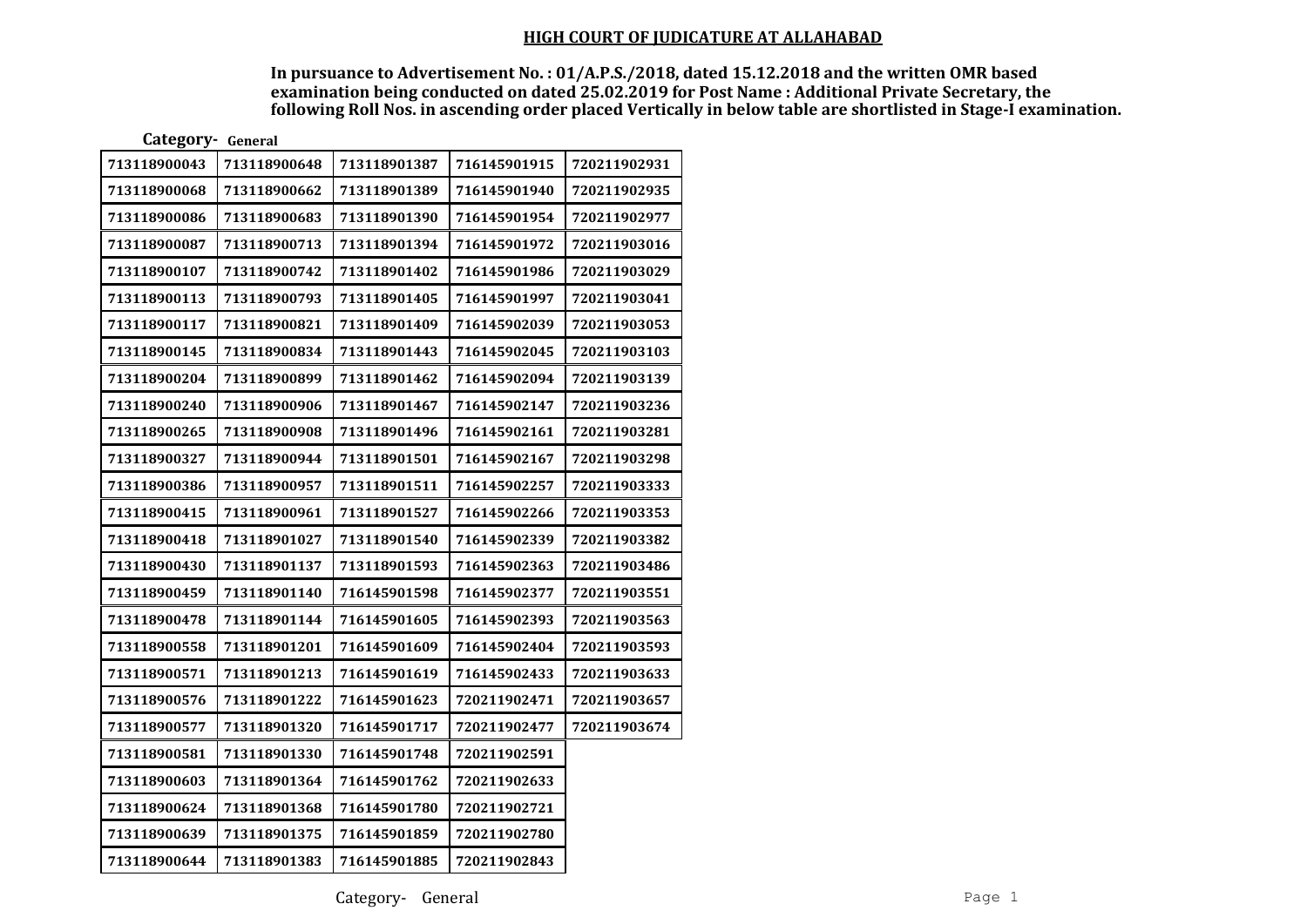| Category - Other Backward Classes |              |              |  |  |  |
|-----------------------------------|--------------|--------------|--|--|--|
| 713118900009                      | 716145901640 | 720211903527 |  |  |  |
| 713118900080                      | 716145901770 | 720211903587 |  |  |  |
| 713118900115                      | 716145902010 | 720211903591 |  |  |  |
| 713118900230                      | 716145902183 | 720211903688 |  |  |  |
| 713118900464                      | 716145902258 | 720211903711 |  |  |  |
| 713118900480                      | 716145902355 | 720211903723 |  |  |  |
| 713118900555                      | 720211902513 |              |  |  |  |
| 713118900578                      | 720211902516 |              |  |  |  |
| 713118900629                      | 720211902537 |              |  |  |  |
| 713118900680                      | 720211902558 |              |  |  |  |
| 713118900681                      | 720211902618 |              |  |  |  |
| 713118900712                      | 720211902785 |              |  |  |  |
| 713118900716                      | 720211902819 |              |  |  |  |
| 713118900741                      | 720211902956 |              |  |  |  |
| 713118900816                      | 720211903011 |              |  |  |  |
| 713118900875                      | 720211903061 |              |  |  |  |
| 713118900962                      | 720211903070 |              |  |  |  |
| 713118900980                      | 720211903088 |              |  |  |  |
| 713118900991                      | 720211903091 |              |  |  |  |
| 713118901026                      | 720211903104 |              |  |  |  |
| 713118901156                      | 720211903113 |              |  |  |  |
| 713118901162                      | 720211903120 |              |  |  |  |
| 713118901203                      | 720211903129 |              |  |  |  |
| 713118901318                      | 720211903237 |              |  |  |  |
| 713118901344                      | 720211903285 |              |  |  |  |
| 713118901365                      | 720211903467 |              |  |  |  |
| 713118901451                      | 720211903517 |              |  |  |  |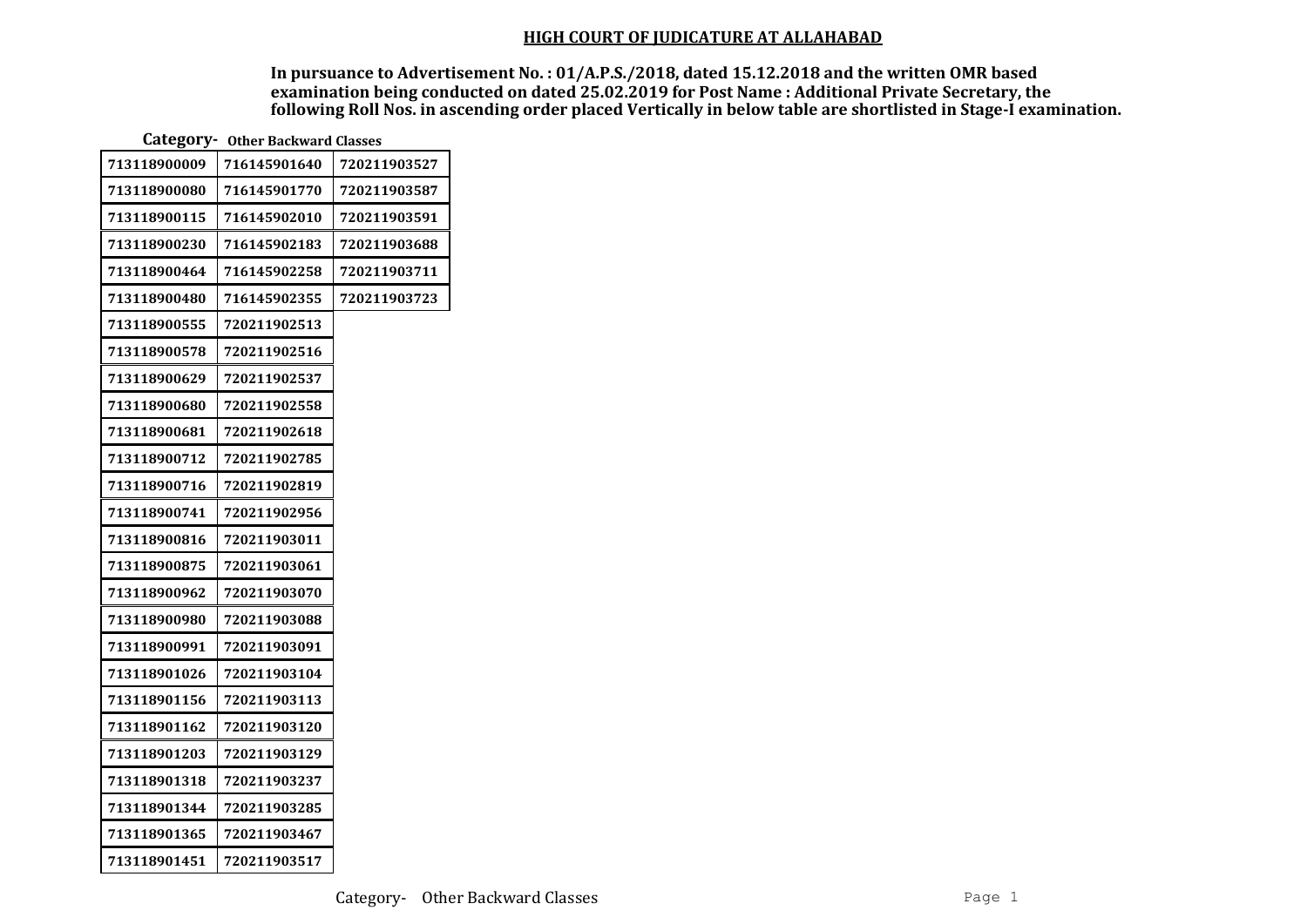| Category-    | <b>Scheduled Caste</b> |
|--------------|------------------------|
| 713118900001 | 720211902511           |
| 713118900040 | 720211902575           |
| 713118900133 | 720211902581           |
| 713118900251 | 720211902583           |
| 713118900320 | 720211902628           |
| 713118900663 | 720211902706           |
| 713118900691 | 720211902839           |
| 713118900750 | 720211903116           |
| 713118900770 | 720211903274           |
| 713118901075 | 720211903510           |
| 713118901078 | 720211903580           |
| 713118901086 | 720211903599           |
| 713118901206 | 720211903677           |
| 713118901236 |                        |
| 713118901431 |                        |
| 713118901477 |                        |
| 713118901565 |                        |
| 716145901887 |                        |
| 716145901921 |                        |
| 716145901922 |                        |
| 716145901976 |                        |
| 716145902068 |                        |
| 716145902104 |                        |
| 716145902125 |                        |
| 716145902150 |                        |
| 716145902343 |                        |
| 716145902446 |                        |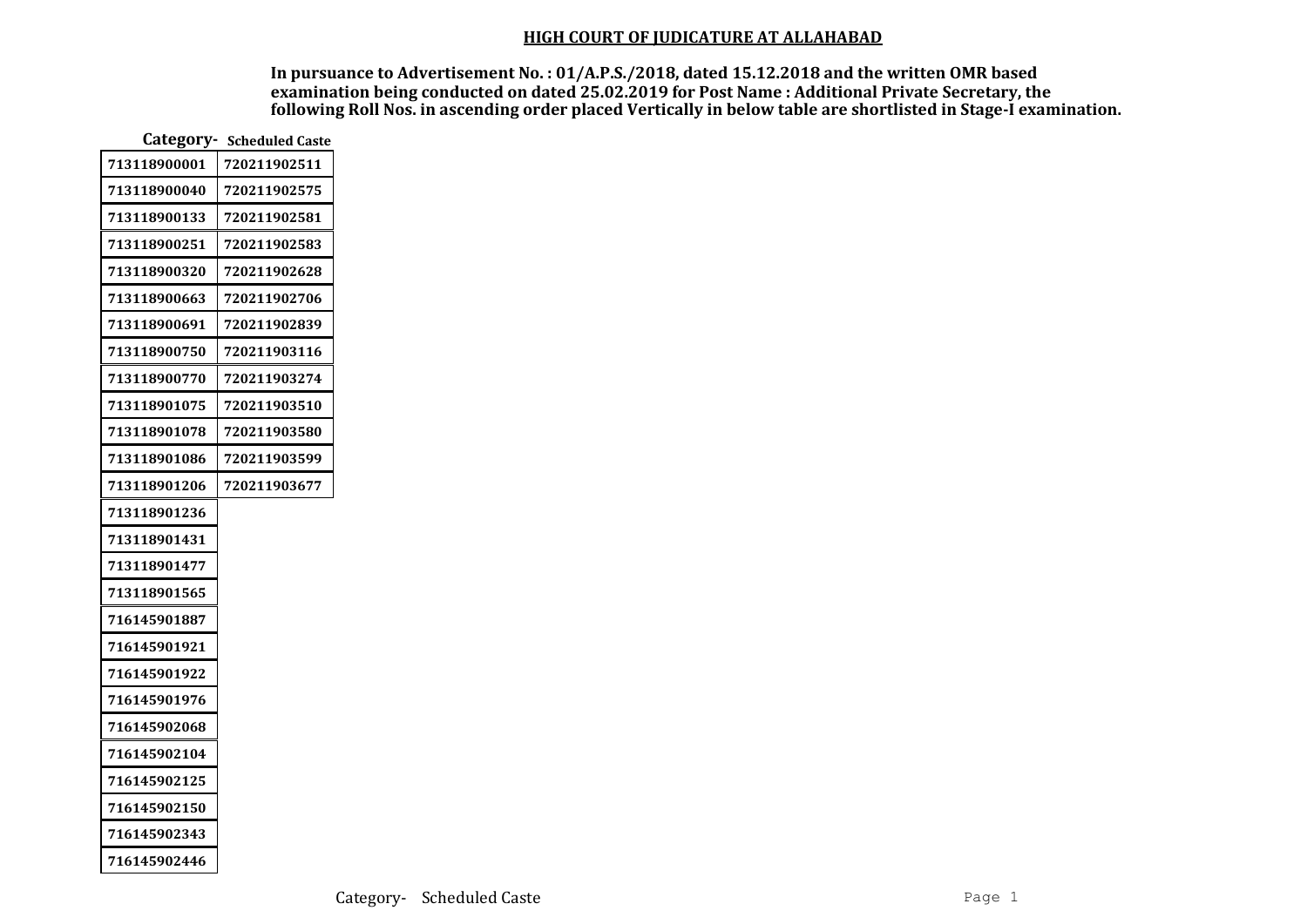| Category-<br>Women |              |  |  |  |  |
|--------------------|--------------|--|--|--|--|
| 713118900003       | 720211902586 |  |  |  |  |
| 713118900097       | 720211902796 |  |  |  |  |
| 713118900103       | 720211903005 |  |  |  |  |
| 713118900141       | 720211903045 |  |  |  |  |
| 713118900159       | 720211903096 |  |  |  |  |
| 713118900333       | 720211903219 |  |  |  |  |
| 713118900367       | 720211903248 |  |  |  |  |
| 713118900432       | 720211903326 |  |  |  |  |
| 713118900599       | 720211903357 |  |  |  |  |
| 713118900612       | 720211903376 |  |  |  |  |
| 713118900619       | 720211903507 |  |  |  |  |
| 713118900751       | 720211903521 |  |  |  |  |
| 713118900795       | 720211903652 |  |  |  |  |
| 713118900858       |              |  |  |  |  |
| 713118900918       |              |  |  |  |  |
| 713118900965       |              |  |  |  |  |
| 713118901040       |              |  |  |  |  |
| 713118901121       |              |  |  |  |  |
| 713118901290       |              |  |  |  |  |
| 713118901309       |              |  |  |  |  |
| 713118901338       |              |  |  |  |  |
| 713118901374       |              |  |  |  |  |
| 713118901460       |              |  |  |  |  |
| 713118901538       |              |  |  |  |  |
| 716145902038       |              |  |  |  |  |
| 716145902187       |              |  |  |  |  |
| 716145902384       |              |  |  |  |  |